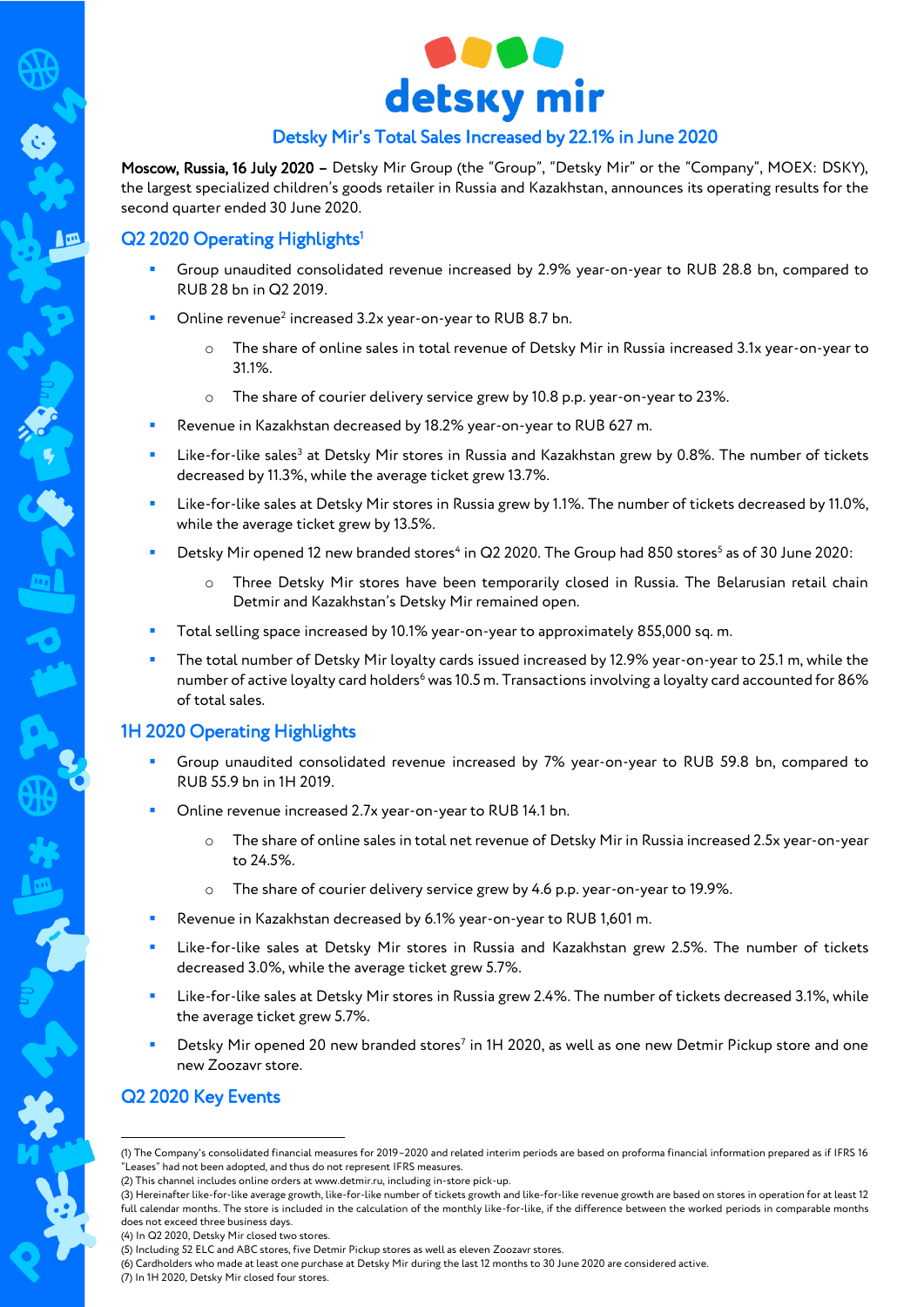- In June 2020, the Annual General Meeting of Shareholders approved a final dividend for 2019 totaling RUB 2.2 bn, or RUB 3.0 per ordinary share.
- In June 2020, PJSFC Sistema (the majority shareholder of the Company), and the Russia-China Investment Fund (RCIF) successfully priced the offering of Detsky Mir shares. The offering size was 118 million existing shares in Detsky Mir, representing 15.9% of Detsky Mir's issued share capital. The offering increased the Company's free float to 75%. PJSFC Sistema has a remaining ownership interest of 20.38% and RCIF has a remaining interest of 4.62% in the Company.
- As of 31 May 2020, 38 Detsky Mir stores in Russia, as well as all 58 ELC and ABC stores were temporarily closed due to the spread of the coronavirus (COVID-19).
- As of 30 April 2020, 83 Detsky Mir stores in Russia, as well as all 58 ELC and ABC stores were temporarily closed due to the spread of the coronavirus (COVID-19). In Kazakhstan, 36 stores were temporarily closed, although pickup points for online orders were set up at most of the closed locations.
- In April 2020, Detsky Mir successfully issued its series BО-06 exchange-traded bond with a nominal value of RUB 3 bn, a coupon of 7.0% p.a. and a 3-year put option.

#### Events after the Reporting Period

lø

- As of 15 July 2020, 38 Detsky Mir stores in Kazakhstan were temporarily closed due to the tightening of measures to stop the spread of the coronavirus (COVID-19), although pickup points for online orders were set up at most of the closed locations.
- In July 2020, Denis Gurov was appointed as Logistics Director and a member of the Company's Management Board. Denis has over 16 years of retail and logistics experience (DIXY Group, Pharmacy Chain 36.6, DHL). As Logistics Director at Detsky Mir Group, Denis will be responsible for further expanding the Group's logistics capacity by launching regional distribution centers across a series of large Russian cities, as well as for developing delivery services.
- In June 2020, the number of downloads of the Detsky Mir mobile application exceeded three million and more than 15 million application launches on mobile devices were recorded. Half of all online orders are now completed through the mobile application. The application has one of the highest ratings among all free applications in Russia, boasting a rating of 4.6 on the App Store and 4.7 on Google Play.
- The Company continued to implement projects aimed at increasing the speed of express delivery and the last-mile increased the Company's Boxberry, PickPoint and Yandex.Taxi.

|                                        |                     | Q2 2020             |             | Q2 2019  |         | Change       |  |
|----------------------------------------|---------------------|---------------------|-------------|----------|---------|--------------|--|
| Number of stores                       |                     |                     | 850         | 760      |         | $+11.8%$     |  |
| Detsky Mir                             |                     | 782                 |             | 688      |         | $+13.7%$     |  |
| ELC & ABC                              |                     | 52                  |             | 66       |         | $-21.2%$     |  |
| Zoozavr                                |                     | 11                  |             | 6        |         | +83.3%       |  |
| Detmir Pickup                          |                     | 5                   |             |          |         |              |  |
| Selling space ('000, sq. m)            |                     | 855                 |             | 777      |         | $+10.1%$     |  |
|                                        |                     |                     |             |          |         |              |  |
| Like-for-like<br>Russia and Kazakhstan | Q <sub>2</sub> 2020 | Q <sub>2</sub> 2019 | Change      | 1H 2020  | 1H 2019 | Change       |  |
| Like-for-like revenue growth           | 0.8%                | 6.7%                | $-5.9$ p.p. | 2.5%     | 6.9%    | $-4.4$ p.p.  |  |
| Like-for-like number of tickets        | $-11.3%$            | 8.5%                | -19.8 p.p.  | $-3.0\%$ | 8.3%    | $-11.3$ p.p. |  |
| growth                                 |                     |                     |             |          |         |              |  |

| Like-for-like<br>Russia                   | Q2 2020  | Q <sub>2</sub> 2019 | Change       | 1H 2020 | 1H 2019 | Change       |
|-------------------------------------------|----------|---------------------|--------------|---------|---------|--------------|
| Like-for-like revenue growth              | 1.1%     | 6.2%                | $-5.1$ p.p.  | 2.4%    | 6.4%    | $-4.0$ p.p.  |
| Like-for-like number of tickets<br>growth | $-11.0%$ | 7.8%                | $-18.8$ p.p. | $-3.1%$ | 7.6%    | $-10.7$ p.p. |
| Like-for-like average ticket<br>growth    | 13.5%    | $-1.4%$             | $+14.9$ p.p. | 5.7%    | $-1.2%$ | $+6.9$ p.p.  |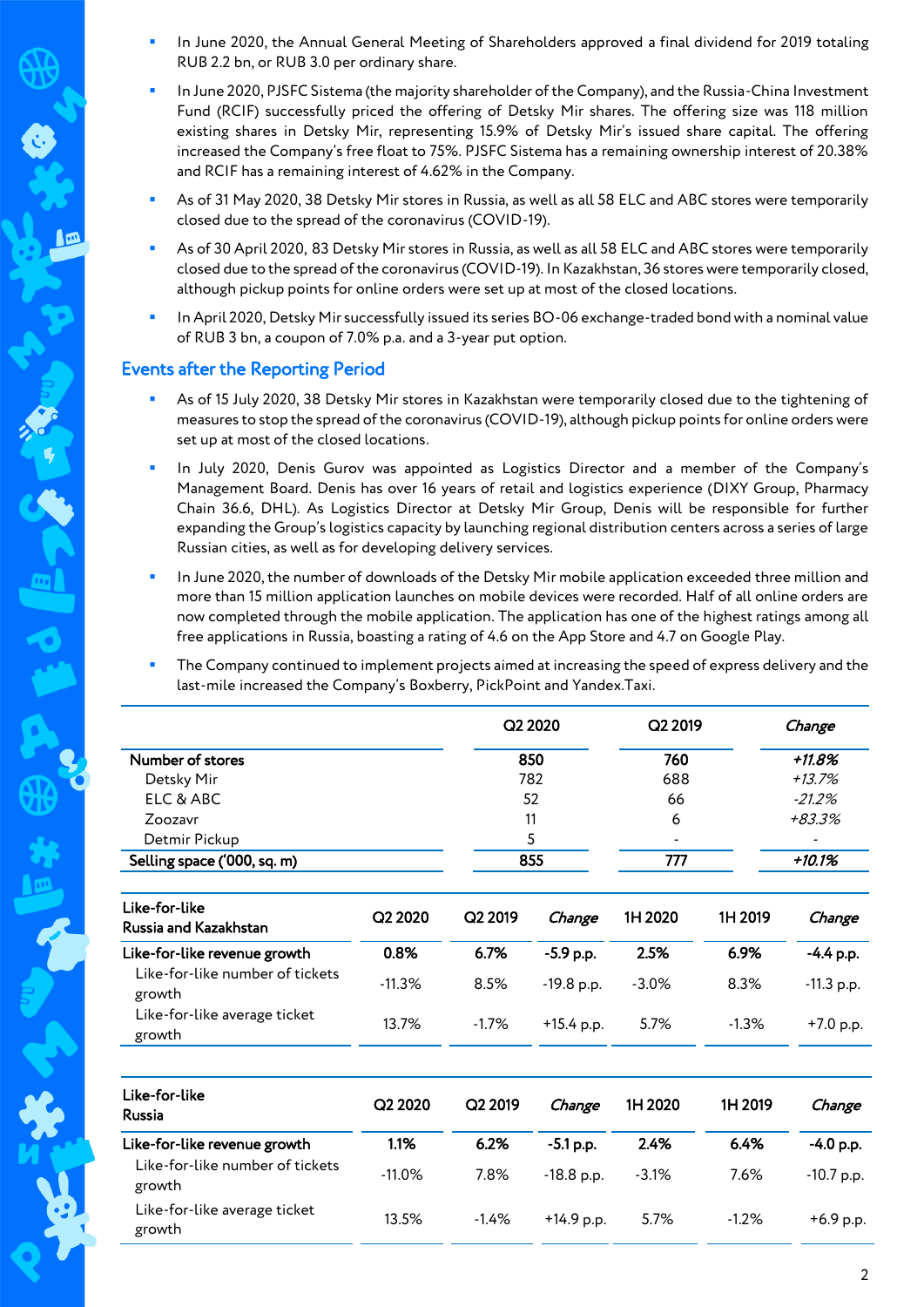| Alternative Like-for-like<br>Russia and Kazakhstan <sup>8</sup> | Q2 2020  | Q <sub>2</sub> 2019 | Change       |
|-----------------------------------------------------------------|----------|---------------------|--------------|
| Like-for-like revenue growth                                    | $-11.9%$ | 6.7%                | $-18.6$ p.p. |
| Like-for-like number of tickets growth                          | $-21.8%$ | 8.5%                | $-30.3$ p.p. |
| Like-for-like average ticket growth                             | 12.7%    | $-1.7\%$            | $+14.4$ p.p. |
| Alternative Like-for-like<br><b>Russia</b>                      | Q2 2020  | Q <sub>2</sub> 2019 | Change       |
| Like-for-like revenue growth                                    | $-11.3%$ | 6.2%                | $-17.5$ p.p. |
| Like-for-like number of tickets growth                          | $-21.1%$ | 7.8%                | $-28.9$ p.p. |
| Like-for-like average ticket growth                             | 12.3%    | $-1.4%$             | $+13.7$ p.p. |

# Maria Davydova, PJSC Detsky Mir Chief Executive Officer, said:

"Detsky Mir's Q2 results clearly confirm the high level of efficiency and professionalism within our team. We succeeded in boosting sales growth to 22.1% and maintaining high margins in June, which allowed us to offset the losses in revenue caused by the coronavirus pandemic in April. We fully expect the Q2 adjusted EBITDA to be higher year-on-year.

Our key priority now is the further rollout of the online channel. Thanks to our omnichannel approach, we were able to meet the increased demand in remote sales, which is evidenced by sharp growth in online sales. The share of online sales in Detsky Mir's total revenue more than tripled year-on-year to RUB 8.7 billion in Q2 2020, reaching 31.1% of the Detsky Mir chain's total revenue in Russia.

During lockdown, customer preferences shifted to online shopping, but since the lifting of lockdown in June, Russian citizens have been getting back to their normal way of life, driving a 16.5% increase in LFL sales in Russia and Kazakhstan, along with a 4.2% LFL average ticket growth. Over the first 12 days of July, we were able to maintain a strong level of total sales growth at 24%.

Throughout Q2, we also witnessed mixed dynamics in individual product groups. Essentials like baby food and diapers were the fastest growing categories in April, increasing their share in the chain's total revenue by 5.9 p.p. year-on-year to 41%. At the same time, apparel and footwear demonstrated explosive growth in May and June on the back of pent-up demand and the approaching summer season, with a 6.5 p.p. year-on-year increase in the share of this category in total sales (to 32.7%).

We have continued successfully pushing private labels across all categories, gradually transitioning to direct import contracts to provide a best price guarantee to our customers. The share of private labels and direct contracts in total sales has grown by 5.7 p.p. year-on-year to 47.9% over Q2. In diapers, the Baby Go and Manu private labels demonstrated positive dynamics, with a 1.8 p.p. year-on-year increase in the share of sales in this product group (to 7.7%).

Right now, we see an excellent opportunity to consolidate the children's goods market, thanks in part to the upcoming completion of projects to develop our logistics infrastructure, expand our product assortment and improve our customer service and user experience."

#### For additional information:

1

| Julia Polikarpova                 | Sergey Levitskiy                  |
|-----------------------------------|-----------------------------------|
| Head of Public Relations          | Head of Investor Relations        |
| Tel.: +7 495 781 08 08, ext. 2041 | Tel.:+ 7 495 781 08 08. ext. 2315 |
| upolikarpova@detmir.ru            | slevitskiy@detmir.ru              |

The Detsky Mir Group of Companies (MOEX: DSKY) is a multi-format retailer and the leader in the children's goods sector in Russia. The Group comprises the Detsky Mir and the Detmir Pickup retail chains, the ELC (Early Learning Centre in Russia) and the ABC retail chains, as well as the Zoozavr pet supplies retail chain. The Company operates a retail chain of 782 Detsky Mir stores located in 302 cities in Russia, Kazakhstan and Belarus, five Detmir Pickup stores, as well as 43 ELC, 9 ABC and eleven Zoozavr stores as of 30 June 2020. The total selling space was approximately 855,000 square meters.

<sup>(8)</sup> Hereinafter alternative like-for-like average growth, like-for-like number of tickets growth and like-for-like revenue growth includes the performance of the stores which were temporarily closed due to the spread of the coronavirus (COVID-19).